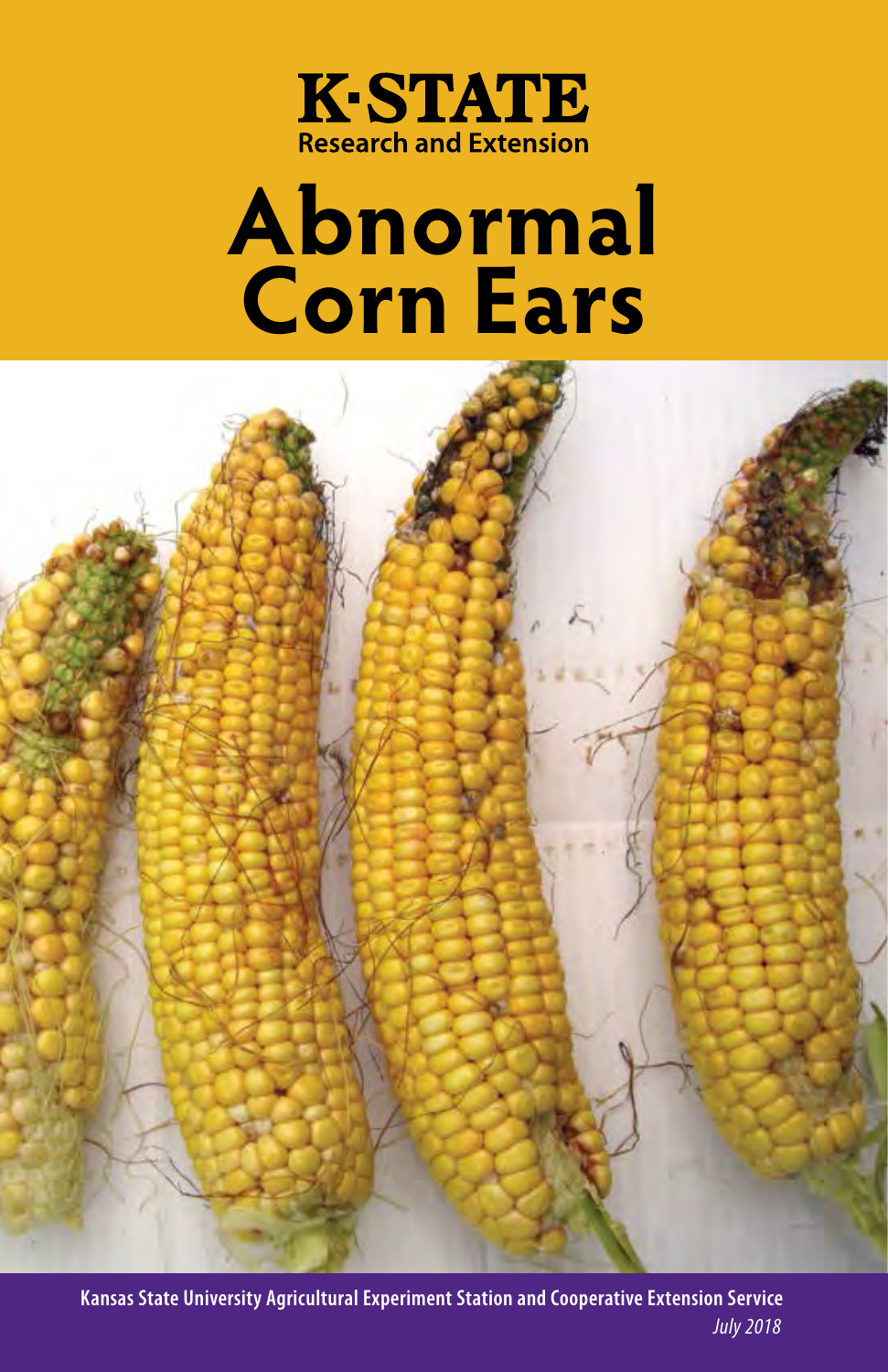### Introduction to Abnormal Corn Ears

Abnormalities in corn ears affect corn yield and quality. In most cases, abnormalities in corn ears originate from environmental conditions such as heat, drought, nutrient deficiencies, insects, and diseases, or through the misapplication of chemicals. Often, not much can be done to correct these issues, but proper diagnostics can prevent future issues.

Over the last decade, several factors have been identified as being responsible for ear abnormalities. The answer for each specific situation is yet to be determined. This document provides guidance regarding the potential causes for these issues and how to identify the abnormalities.

### **Potential factors affecting ear development**

Some of the factors described by previous studies are:

- 1. Application of herbicides (some weeks before flowering),
- 2. Application of fungicides,
- 3. Environmental conditions around silking time (heat, drought, and nutrient deficiencies, among several other factors),
- 4. Insect damage in exposed ears,
- 5. Disease pressure, and
- 6. Hail damage, flooding, or other miscellaneous biotic or abiotic factors.

If the problem is associated with the weather, there is not much farmers can do to fix the problem. The environment influences ear development well before the silking period (R1 stage, flowering). In corn plants, the ear shoot is initiated by about V5 or V6 (five- or six-leaf stages). Final row and kernel numbers, two main critical components for corn yield, are determined when the potential number of kernels is finalized by around V15 (around 2 weeks before silking, depending on the environment, hybrid, and management practices).

Final ear size is a critical component in the determination of the final number of kernels in corn plants. These factors can be influenced by environmental conditions from the V5 to V15 vegetative growth stages.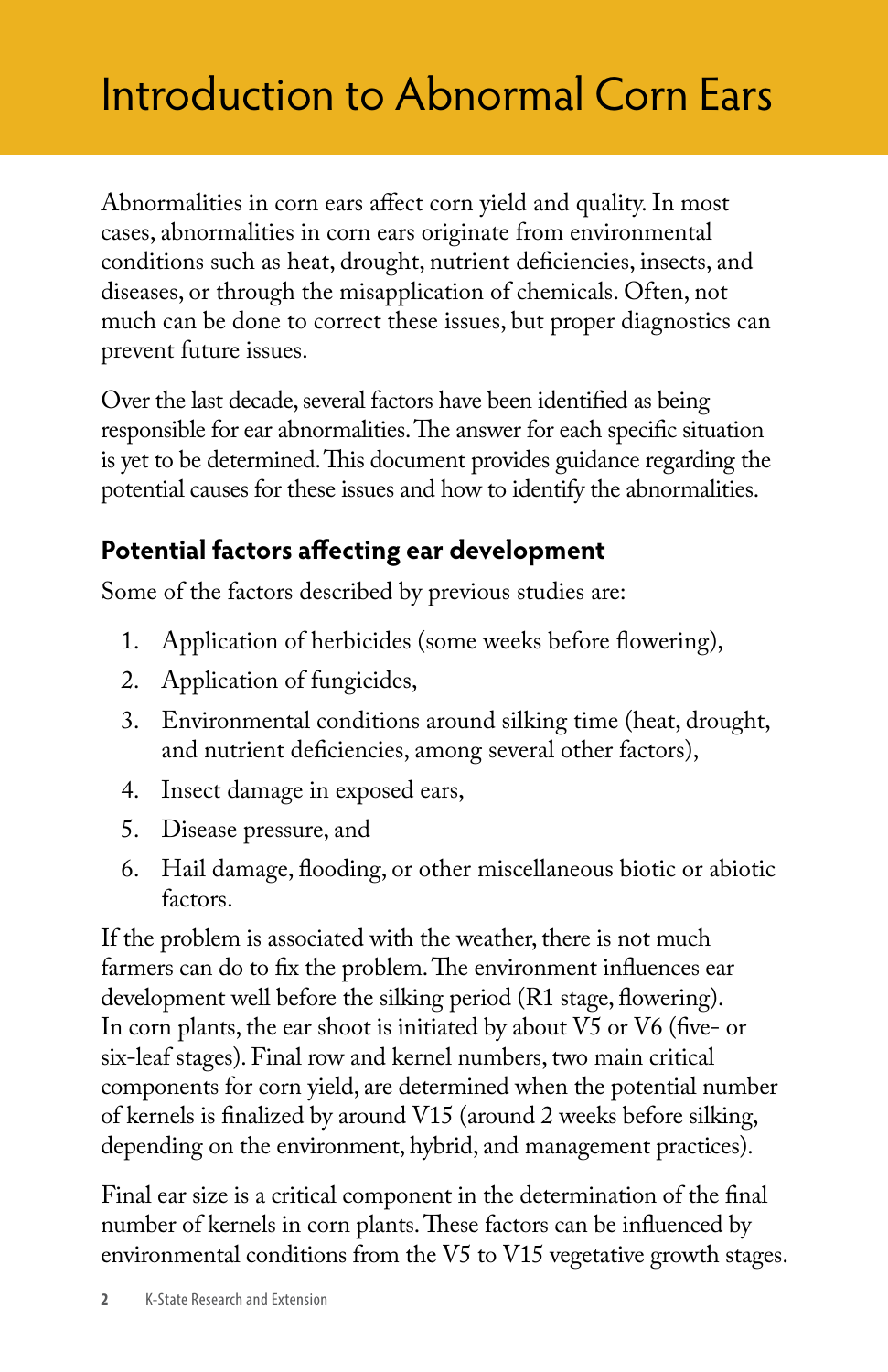### Arrested Ears

This symptom is associated with an unknown problem that occurs before the silking stage. Silk development is interrupted; thus ovules are not receptive for pollination and kernels do not form. The main causes related to this issue are unknown but can be associated with a condition that took place before flowering, around V10-V15. The response differs among hybrids.



#### **Illustration 1. Examples of arrested ears.**

Arrested corn ear at physiological maturity stage (end of the growing season). The ear is not presenting kernels due to a problem during the pollination process, silk development was impaired and ovules were not receptive.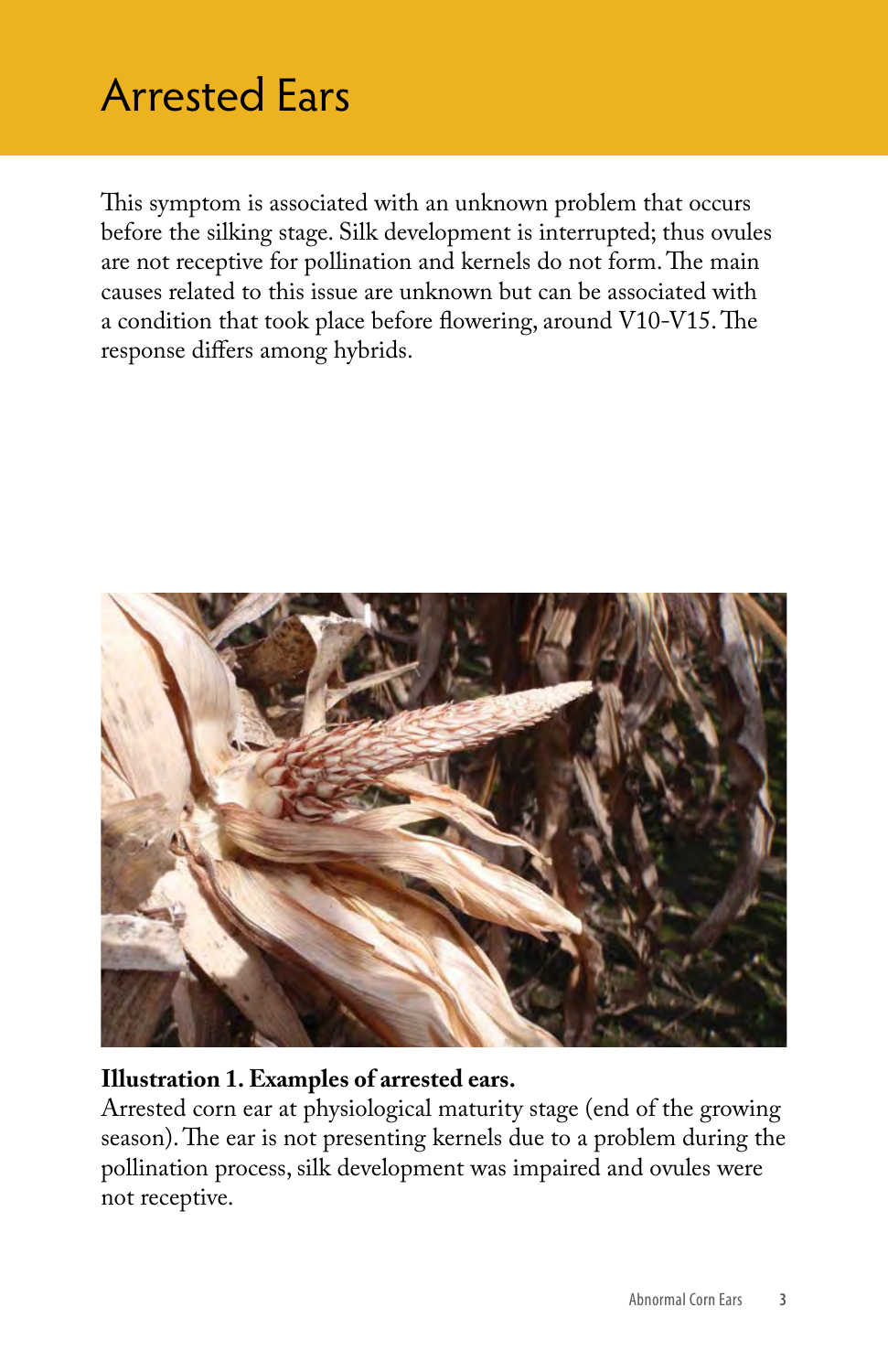### Banana-shaped Ears

Banana-shaped ears develop when entire or partial kernel rows are aborted. The ears bend, taking the shape of a banana because of an uneven kernel number on the different sides of the ears. The causes are not clearly known, but could be associated with severe weather, herbicide misapplication, heat and drought stresses, and conditions before or at pollination.



**Illustration 2. Examples of banana-shaped ears.**  In these pictures, the abnormality was related to several causes: abiotic stresses (drought and heat) around pollination and misapplication of a herbicide.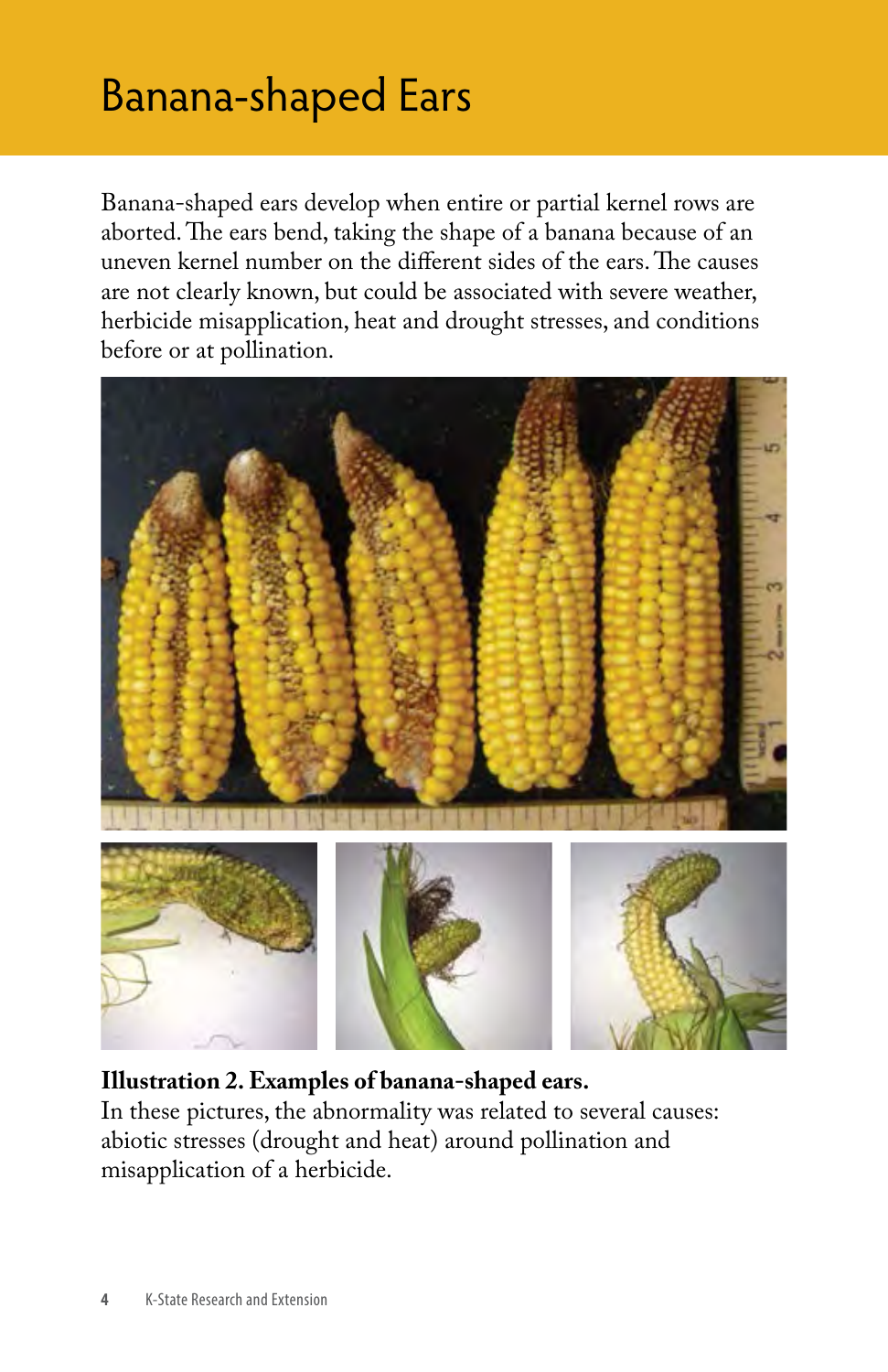### Bouquet Ears

This condition is characterized by the presence of several ears on the same node of the plant. The causes are not yet clearly identified, but can be related to heat stress during the early ear formation and development (V5-V15 growth stages), and pre-silking misapplication of herbicides, fungicides, or insecticides.

A solution is to avoid misapplications of herbicides, fungicides, or insecticides during the late-vegetative period for corn (V10 – VT). Some genotypes are more sensitive than others. A hypothesis previously suggested by Roger Elmore and Lori Abendroth (Iowa State University) is that the apical dominance of the main ear is lost, allowing the presence of multiple ears on the same node.



#### **Illustration 3. Example of bouquet ears.**

Bouquet or multiple corn ears in the same ear shank. Kernels within the ears fail to develop due to the asynchrony between pollen shed and silking.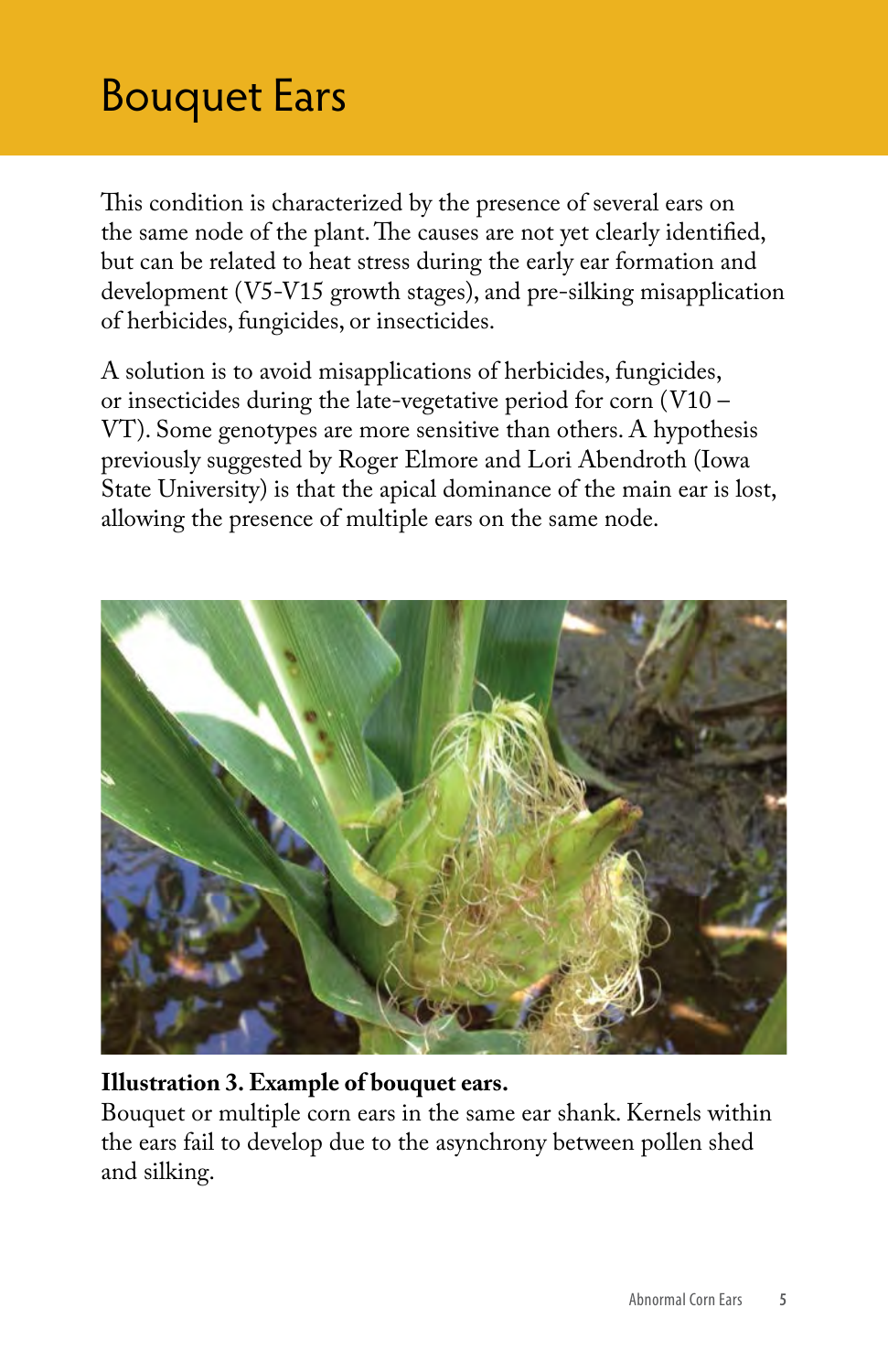### Disease Problems in Corn Ears

When ears are exposed from the husks, different disease problems can be evident. Some of the most common diseases are: diplodia ear rot, aspergillus ear and kernel rot, fusarium ear and kernel rot, gibberella ear rot, and blue-eye mold, among several other diseases.



#### **Illustration 4. Examples of disease problems in corn ears.**

Disease problems in corn ears (pictures taken after silking stage) as the outcome of poor husk coverage.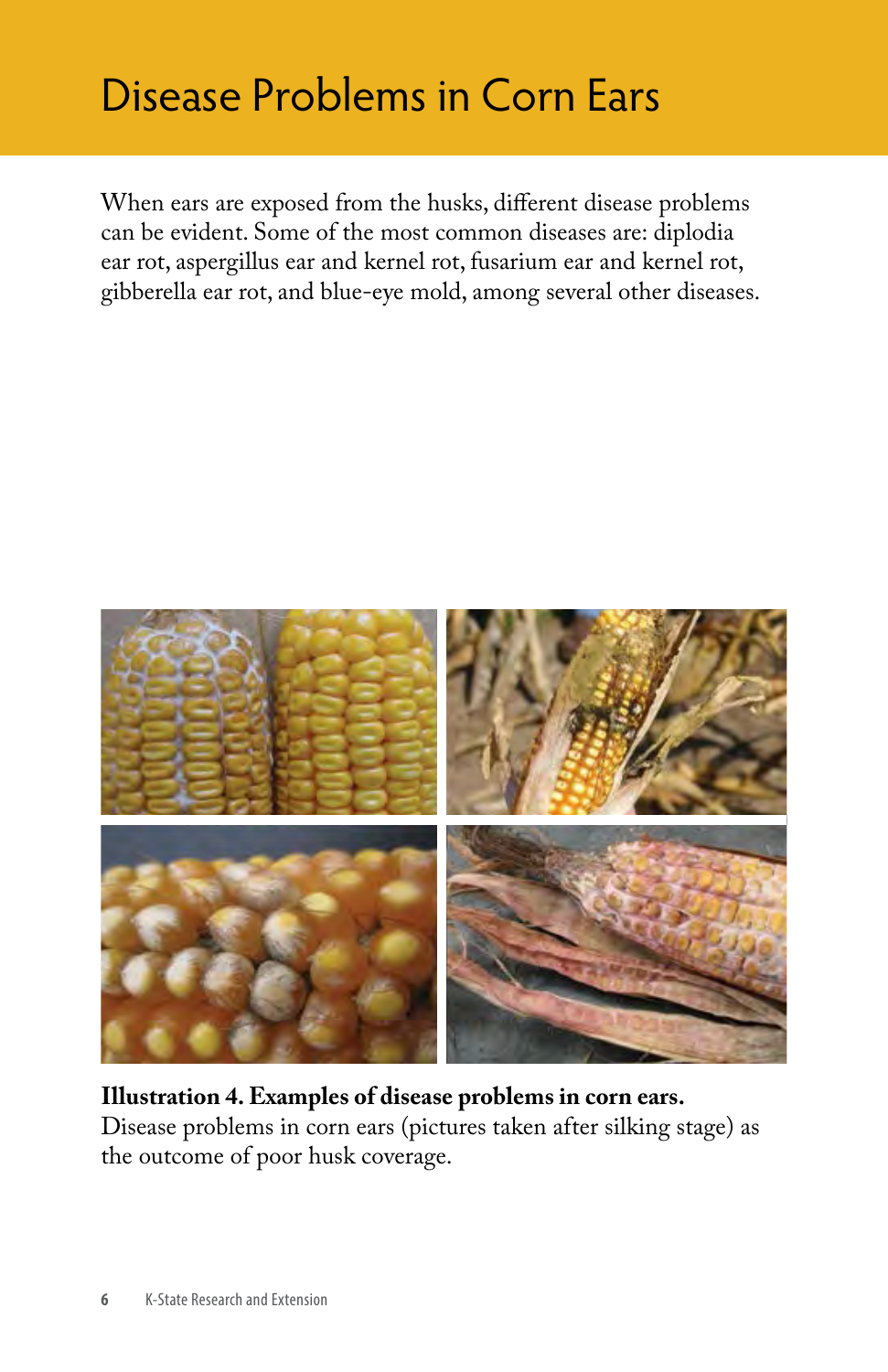### Ear Stunting

Ear stunting is also referred as "beer can ears" or "blunt ear syndrome." Ear size is abnormally limited, which offers a physical restriction for the final number of kernels, affecting primarily the total number of kernels per row. The occurrence of this abnormality may be related to the misapplication of chemicals, but the primary cause is still unknown. Ear size is defined before flowering, so any stress (biotic or abiotic) conditions affecting the crop during the midto late-vegetative stages could influence the size of the ear.



#### **Illustration 5. Examples of ear stunting.**

Ear stunting is characterized by a smaller than "normal" corn ear. The final number of kernels per row is more affected than the number of rows per ear, which can be the same as a normal ear.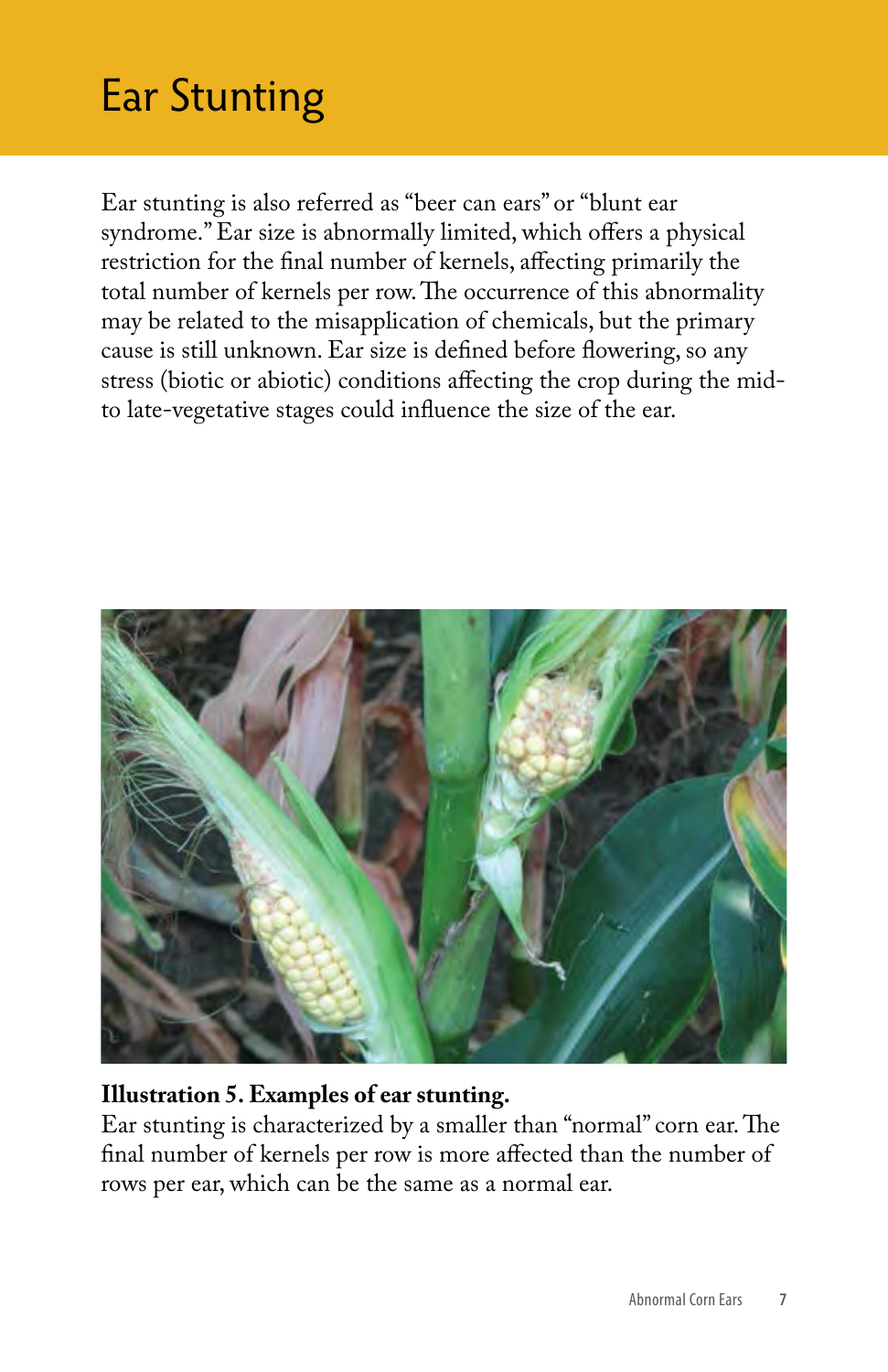### Exposed Ears

Exposed ears occur when the ear keeps elongating beyond the end of the husks. When this happens, the upper part of the ear is partially or completely exposed, which makes the ear more susceptible to any biotic or abiotic stresses (weather and pests in general). The cause of this, as suggested by Robert Nielsen, Purdue University, seems to be primarily related to the weather before or at pollination (heat and/or drought stresses) combined with a reprieve of those conditions after flowering. The combination of heat and drought early this season, followed by an unusually cool and wet pattern, has been the cause of exposed ears in Kansas.



#### **Illustration 6. Examples of exposed ears.**

Exposed corn ears (pictures taken sometime after silking stage). Characterized when the ear keeps elongating beyond the husks. This phenomenon makes the ear more susceptible to any biotic (e.g. diseases and insects) or abiotic stresses (heat and drought).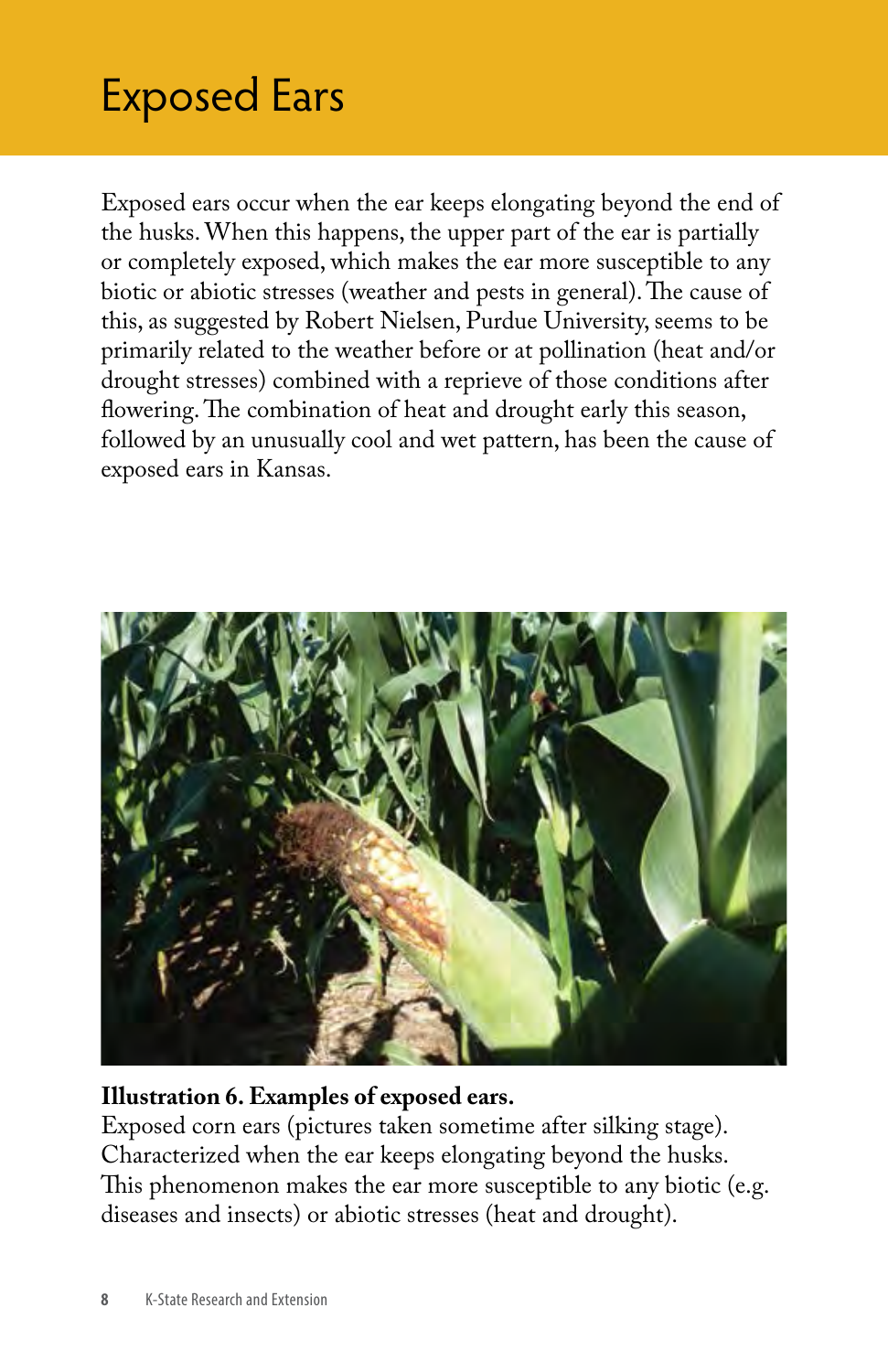### Kernel Red Streak

Ears with kernel red streak have red pigment present in the kernels close to the tip section of the ear. This symptom appears when the wheat curl mite (*Aceria tulipae*) secretes "salivary phytotoxins" during the feeding process. This specific mite is a pest for wheat and carries wheat streak mosaic virus. As related to management practices, some corn genotypes tend to be more susceptible than others. In this particular case, the streaking does not affect the nutritional value of the corn. The discoloration can reduce the price obtained when the corn is sold for specific uses (e.g. food-grade corn).



#### **Illustration 7. Examples of kernel red streak.**

Kernel red streak in corn (taken sometime after silking stage) is usually located on the kernels close to the tip of the ear. The main cause of this phenomenon is the toxin secreted in the feeding process of the wheat curl mite (*Aceria tulipae*).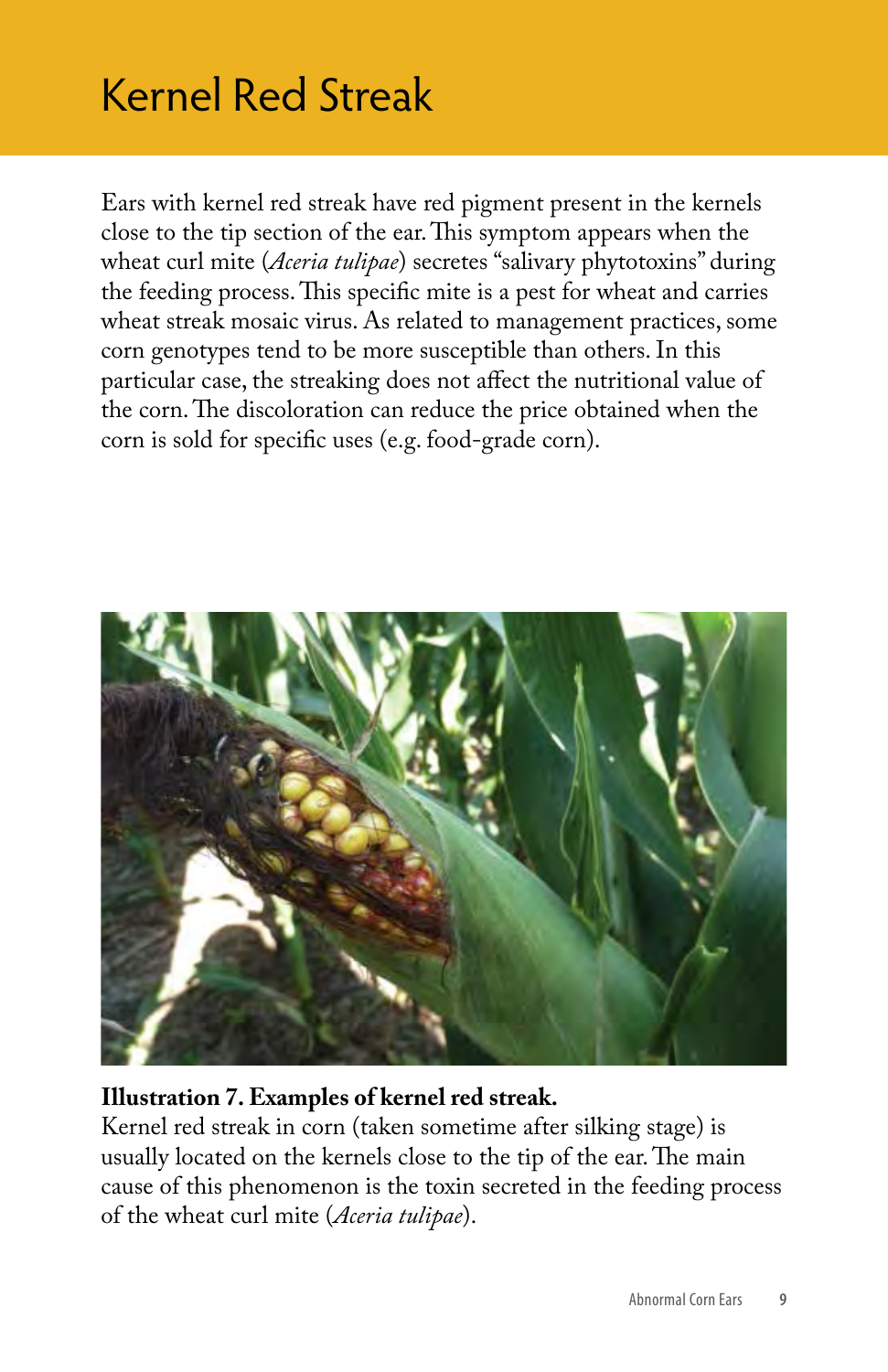### Poor Kernel Set

Poor kernel set relates to a lack of pollination, fertilization failures, or abortion after the ovules are fertilized, among other factors. The degree of severity ranges from just a few missing kernels to an ear showing mostly the cob with just a few kernels visible. Poor pollination or fertilization failure (due to pollen tube failure, desiccated and nonfunctional silks, nonviable pollen) can be primarily related to warm temperatures and insufficient water supply during flowering. Other factors also can cause a similar pattern in corn ears, such as herbicides, nutrient deficiency (nitrogen and phosphorus), and insect feeding. Any biotic or abiotic factor that affects pollen shed or silk development and extrusion from the husks will interfere with the timing of pollen shed and silk development, which will cause fertilization problems and affect kernel set.



**Illustration 8. Examples of poor kernel set.** 

Poor or incomplete kernel set can be related to several factors, including warm temperatures, insufficient water supply, lack of complete pollination, and asynchrony between pollen shed and the silking process.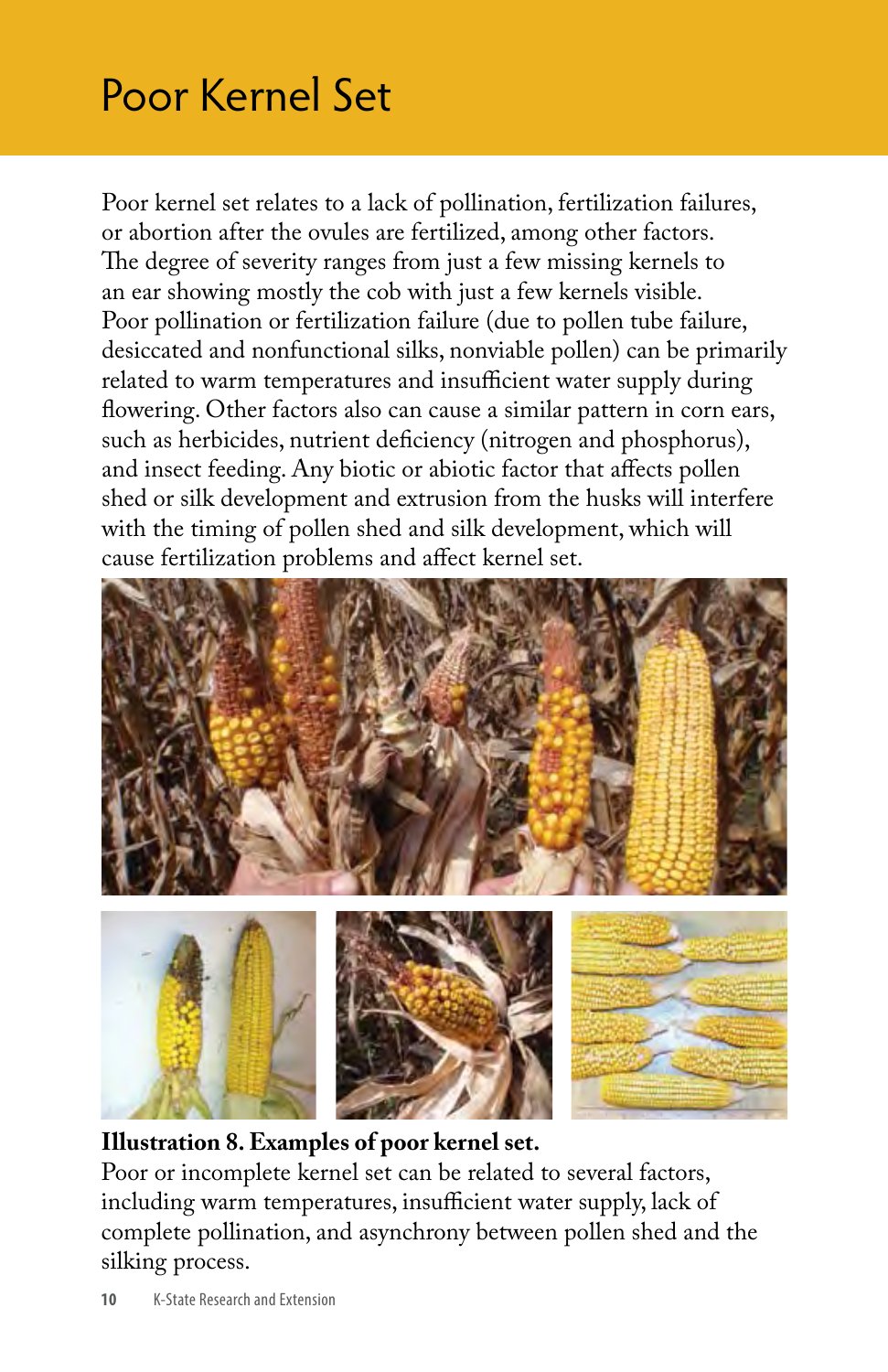### Tassel Ears

Tassel ears occur when the tassel and the ear are present within the same structure. The tassel ears tend to appear at the top of the plant. The physiological explanation of this syndrome is not firmly known but seems to be related to the environment. This phenomenon seems to be more frequent in tillers, in plants close to the borders of the field, and under very low plant density levels with more isolated corn plants. The husks are absent, so the ear is not protected, and will be subjected to the influence of the weather, insects, and diseases.



#### **Illustration 9. Examples of tassel ears.**

Tassel corn ears (taken sometime after silking stage). This phenomenon takes place when the ear appears in the same organ as the tassel and they are produced in the terminal position of the stalk.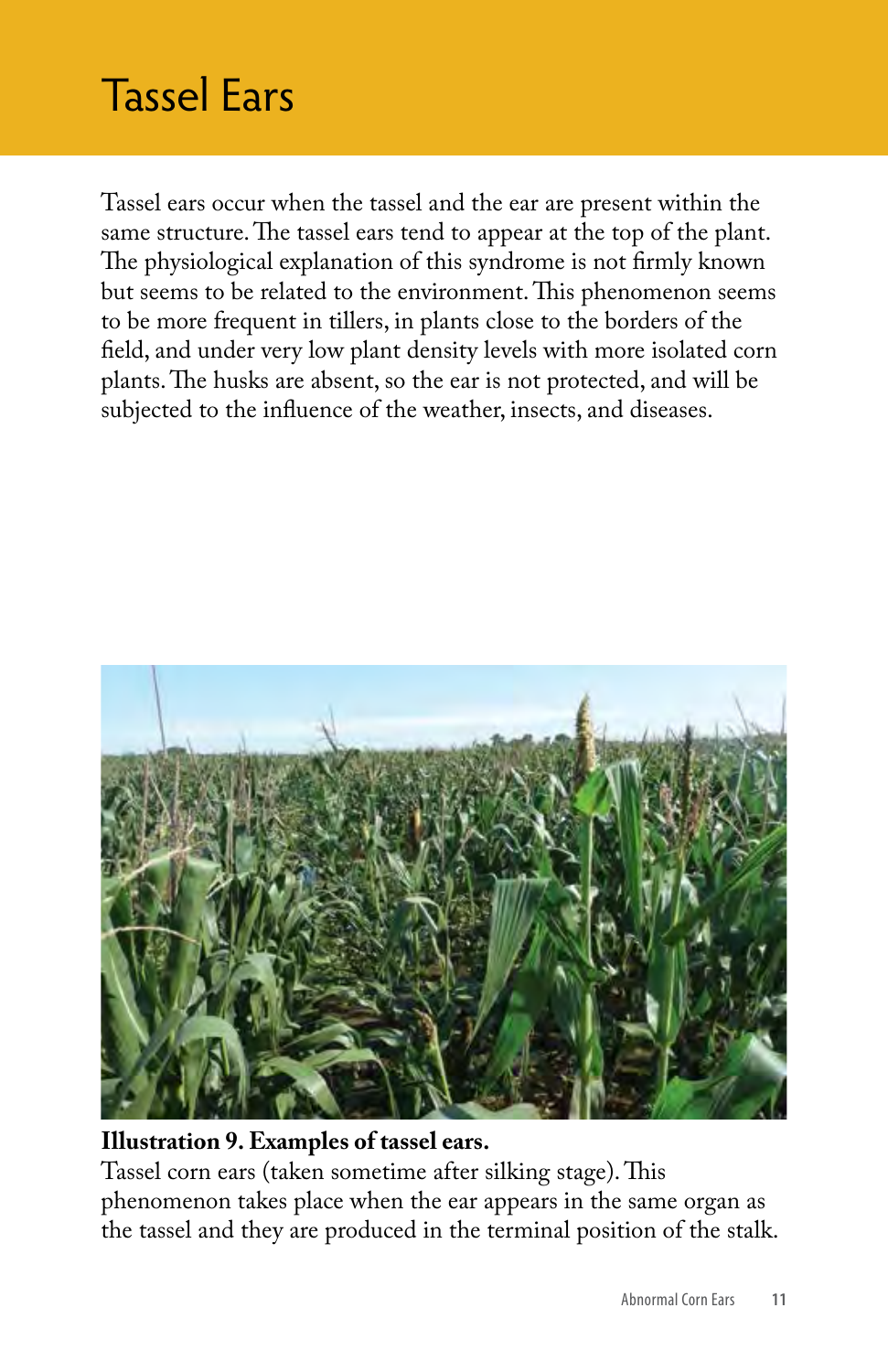## Tip Dieback

Tip dieback symptoms becomes evident after pollination and are related to a failure in kernel set at the tip of the ear. The physiological explanation for these types of ears is related to poor pollination of fertile ovules, nonfertilized ovules where pollen is shed when silks were not yet extruded from the husks, and kernel abortion in the weeks after pollination until milk stage, R3. Any biotic (corn rootworm, Japanese beetles, foliar diseases, among several other factors) or abiotic (heat or drought stresses and nutrient deficiencies — specifically with nitrogen) stress can promote asynchrony between tasseling and flowering, which prevents undeveloped or late-developed ovules and silks from being pollinated. In addition, conditions before flowering can affect the kernels at the tip of the ear. These kernels are the most sensitive to stress conditions.



### **Illustration 10. Examples of tip dieback.**

Tip dieback in corn ears. This phenomenon takes place when the ear appears with poor kernel set on the ear tip. Kernel abortion at the tip of the ear is common in the field, and it is related to late abortion during the grain filling period.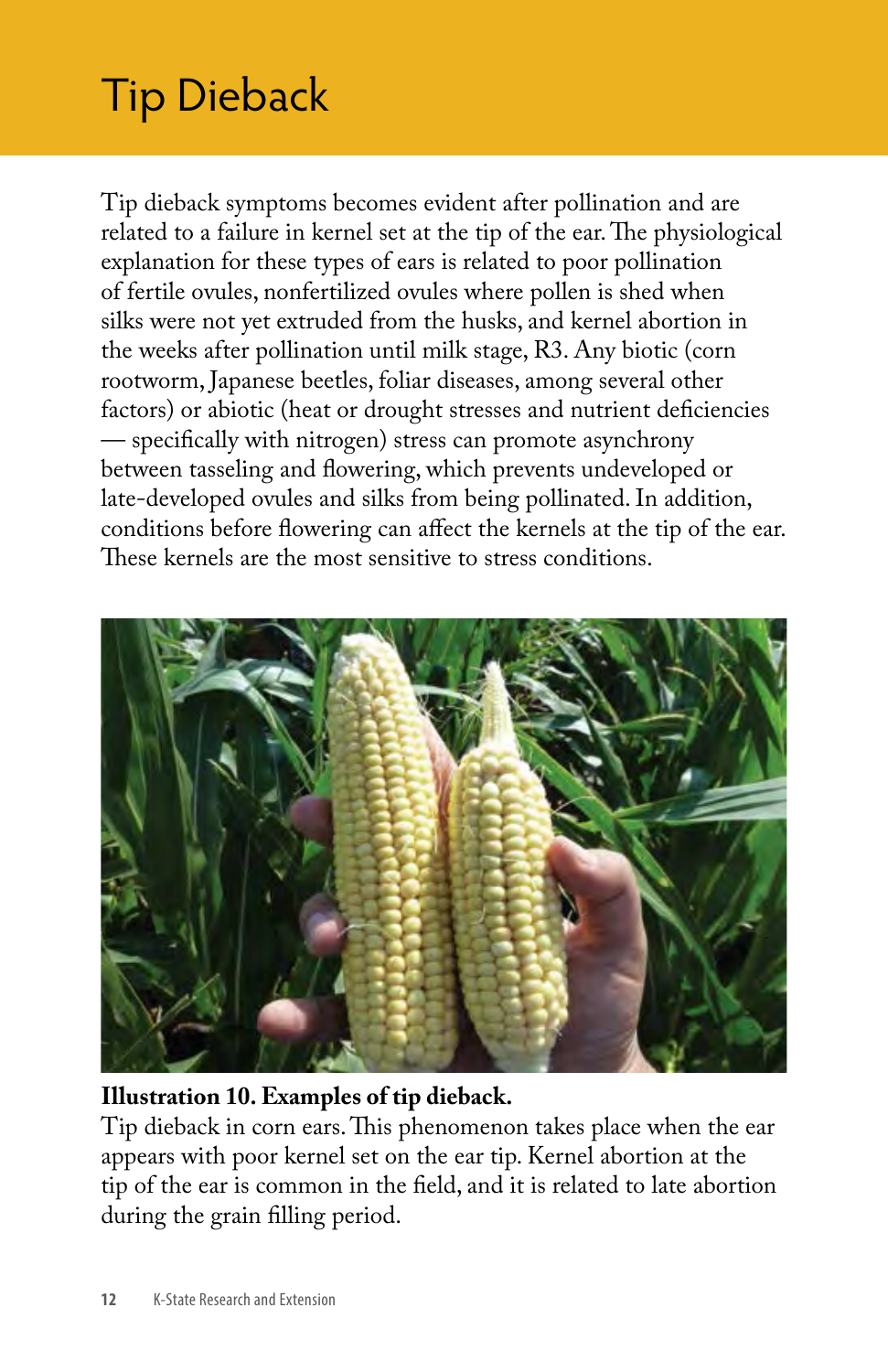### Additional Information

Links for more information related to corn abnormal ears:

### **Kansas State University**

*[bookstore.ksre.k-state.edu/pubs/S54.pdf](https://www.bookstore.ksre.k-state.edu/pubs/S54.pdf)*

### **Purdue University**

*[agry.purdue.edu/ext/corn/news/timeless/EarHusks.html](http://www.agry.purdue.edu/ext/corn/news/timeless/EarHusks.html) [agry.purdue.edu/ext/corn/news/articles.07/ArrestedEars-0904.html](http://www.agry.purdue.edu/ext/corn/news/articles.07/ArrestedEars-0904.html) [agry.purdue.edu/ext/corn/news/timeless/TasselEars.html](http://www.agry.purdue.edu/ext/corn/news/timeless/TasselEars.html) [agry.purdue.edu/ext/corn/news/timeless/KernelRedStreak.html](http://www.agry.purdue.edu/ext/corn/news/timeless/KernelRedStreak.html)*

#### **Iowa State University**

*[agronext.iastate.edu/corn/production/management/hybrid/multiple.html](http://www.agronext.iastate.edu/corn/production/management/hybrid/multiple.html)*

#### **Ohio State University**  *[u.osu.edu/mastercorn/](http://u.osu.edu/mastercorn/)*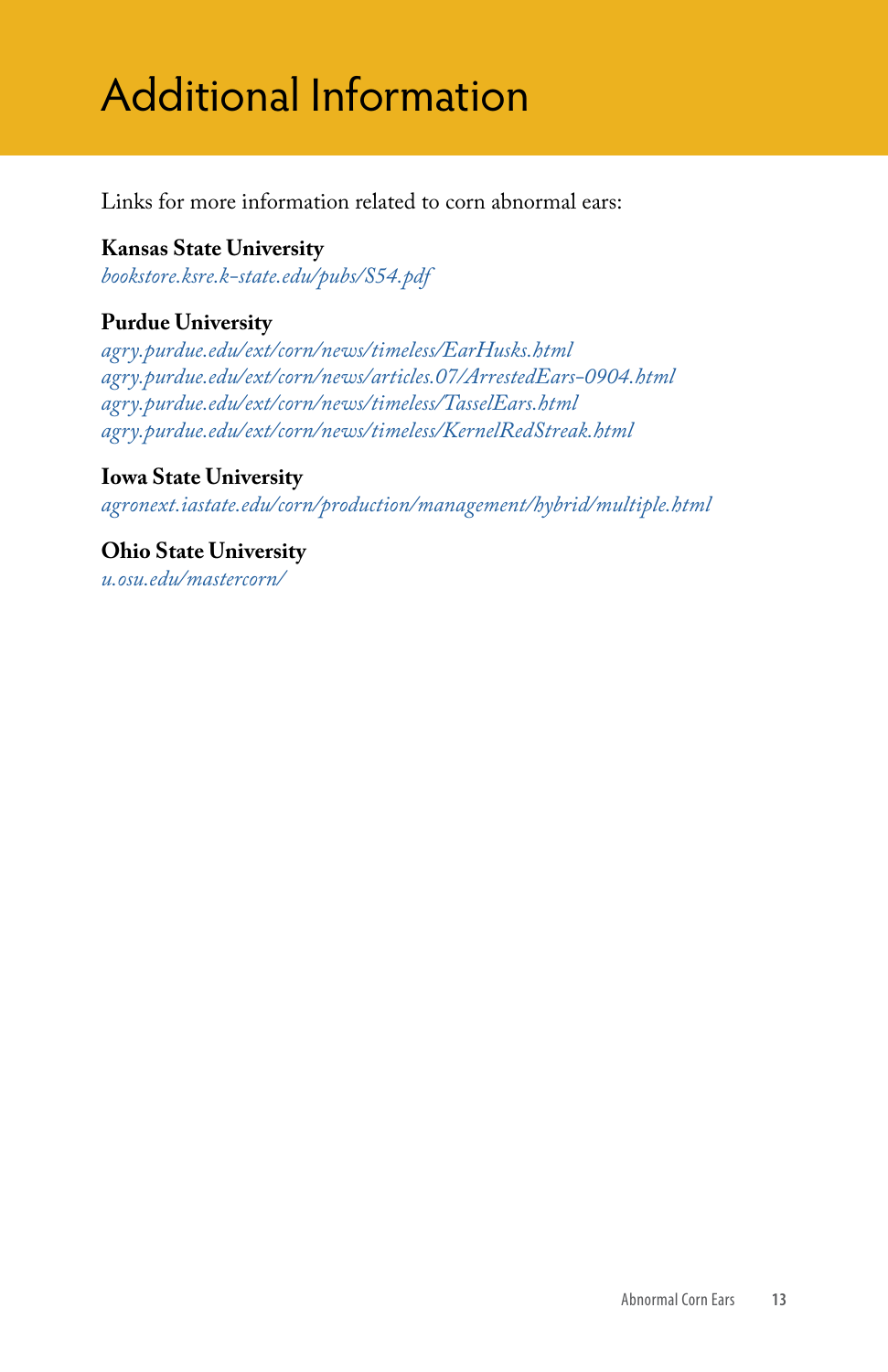### **Credits**

### **Author**

**Ignacio Ciampitti**, Crop Production and Cropping Systems Specialist, Department of Agronomy, K-State Research and Extension

### **Photo Credits**

Yanel Belich, Nidera S.A. Argentina Ignacio Ciampitti, K-State Research and Extension Stu Duncan, K-State Research and Extension Doug Jardine, K-State Research and Extension Tom Maxwell, K-State Research and Extension Nathan Mueller, University of Nebraska Kraig Roozeboom, K-State Research and Extension Curtis Thompson, K-State Research and Extension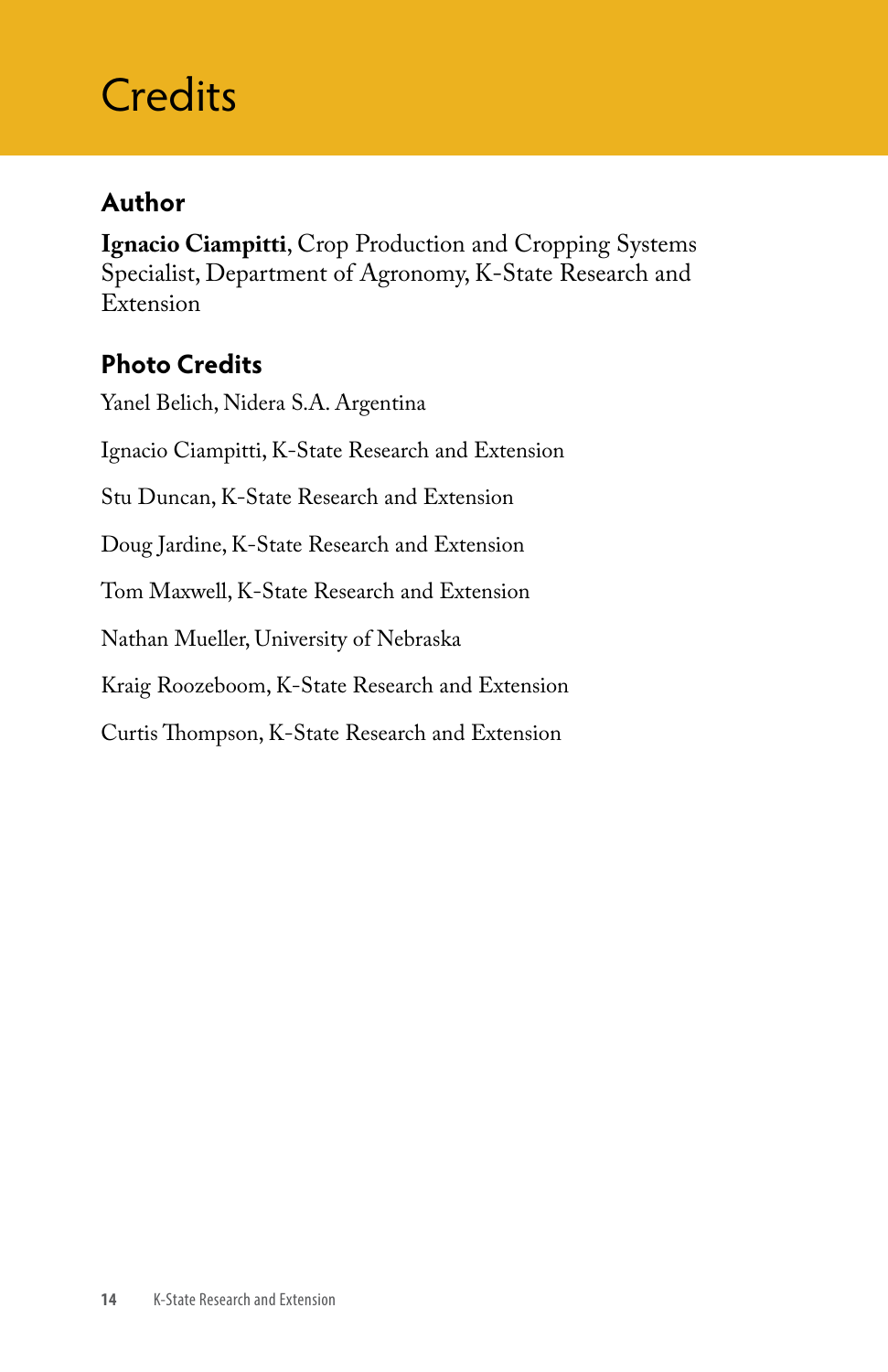



Funding for the production of this publication was provided by the Kansas Corn Commission.